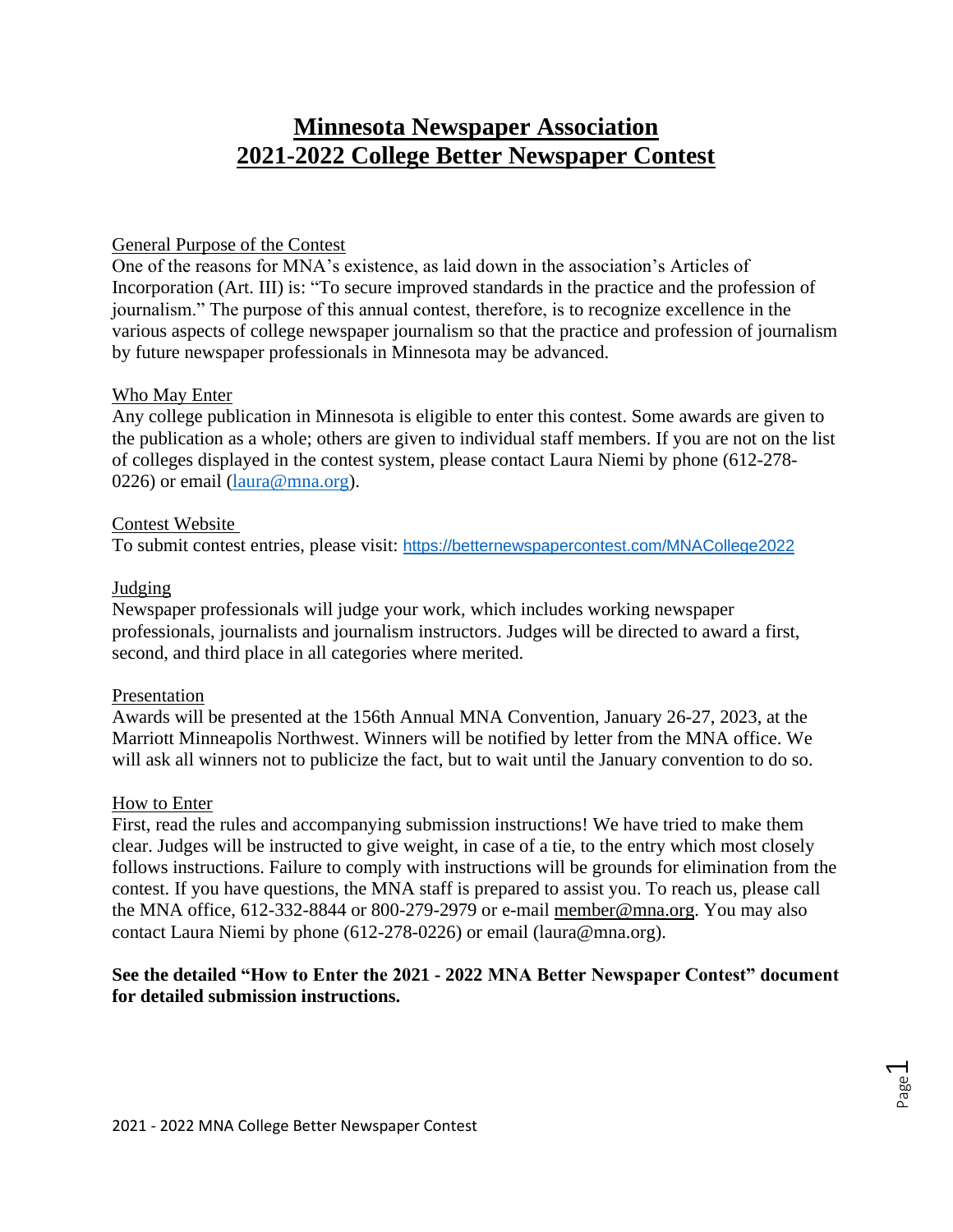### Entry Guidelines:

- ➢ **Deadline:** Tuesday, May 31, 2022. All entries must be uploaded to the online system by 11:00 p.m. May 31. Categories that require mailed entries must be postmarked on or before May 31. Entries postmarked later than May 31 will not be accepted. Hand deliveries must be made to the MNA office by 4:00 p.m., Tuesday, May 31th.
- ➢ **Fee:** There will be a \$3 fee for each entry. Payment for entries may be completed online with a credit card, or a check in the full amount owed may be mailed to MNA. Fees collected will be earmarked for two purposes: To provide winners with awards and to pay expenses associated with judging. Make checks payable to MNA.
- ➢ **Time Period:** Any content published from May 15, 2021 through May 14, 2022 is eligible for this contest.
- ➢ **Entry Form:** You are required to fill out an entry form online for every single entry. If you submit more than one entry per category, you must fill out a separate entry form for each individual entry. Most categories require the submission of full-page PDF tearsheets online. Some categories require the submission, by mail, of full issues or sections.
- ➢ **Materials:** Each category specifies the materials accepted for the entry. You will be directed to submit online a full-page PDF tearsheet, live URL\*, or submit by mail full hard copy issues of your newspaper. Do not crop entries. All entries must be unaltered in any way. All mailed entries from a single newspaper must be submitted at one time in one package with entry labels, printed from the online system, affixed to the front of each mailed entry.
- ➢ **URL Clarification\*:** If you submit an URL and your URL/Webpage is password protected, you must supply a password on the entry form for the judge. We strongly suggest uploading a PDF of the entry in addition or instead of an URL if there is any chance the link could be broken by the time judges are viewing the entry or if providing a password is not possible or not convenient.
- ➢ **Date Verification:** The date each entry was published must appear somewhere on the tearsheet materials you submit. If no dateline appears, you must supply a notarized proof of publication that states the run date. The affidavit should be stapled behind the mailed entry blank or uploaded with the entry.
- ➢ **Entry Limits:** For awards in the publication division, each college publication may submit one entry. For awards in the individual division, each individual may submit two entries per category.
- $\triangleright$  For awards in the individual division, you may only submit entries that have appeared in your college publication. (For instance, if an individual worked for his or her hometown newspaper during the summer, he or she could not submit something that had been published in that newspaper. But if it had also appeared in his or her college newspaper, then it could be submitted.)
- ➢ Stories or a series done by more than one writer will be counted as a single entry (one of two allowed) for the writer listed first on the contest entry form. Other writers on that series will still be able to enter twice more in that category.
- ➢ **General Excellence:** In categories that require the entry of three issues (such as General Excellence), these three issues count as ONE entry at \$3, NOT \$9. Submit all three issues together. Label mail-in entries correctly. Affix printed entry label securely.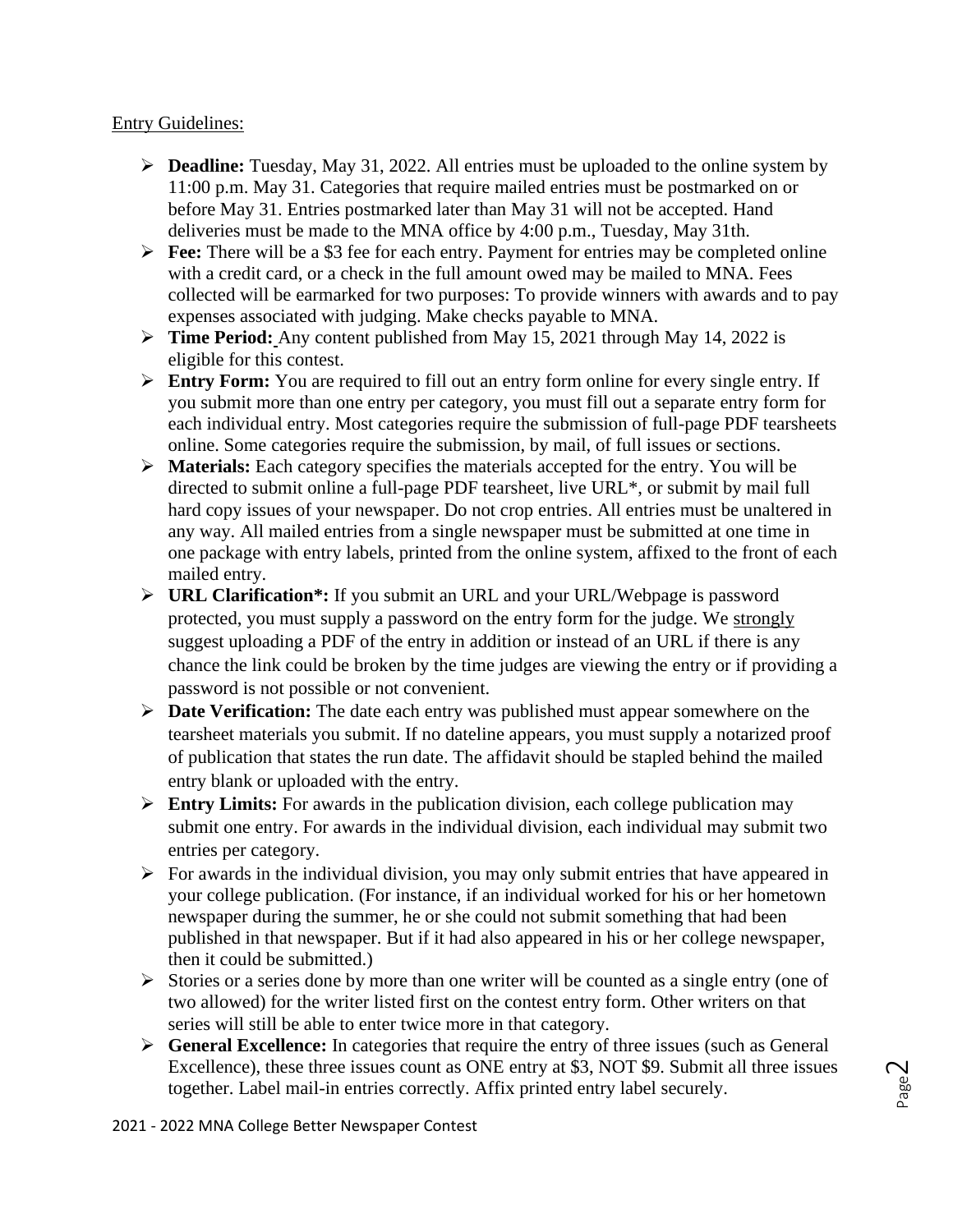➢ **File Attachment Size:** For entries that require PDF submission online, make sure your PDF file works, and is the correct file for the category. The maximum allowable files size is 5MB.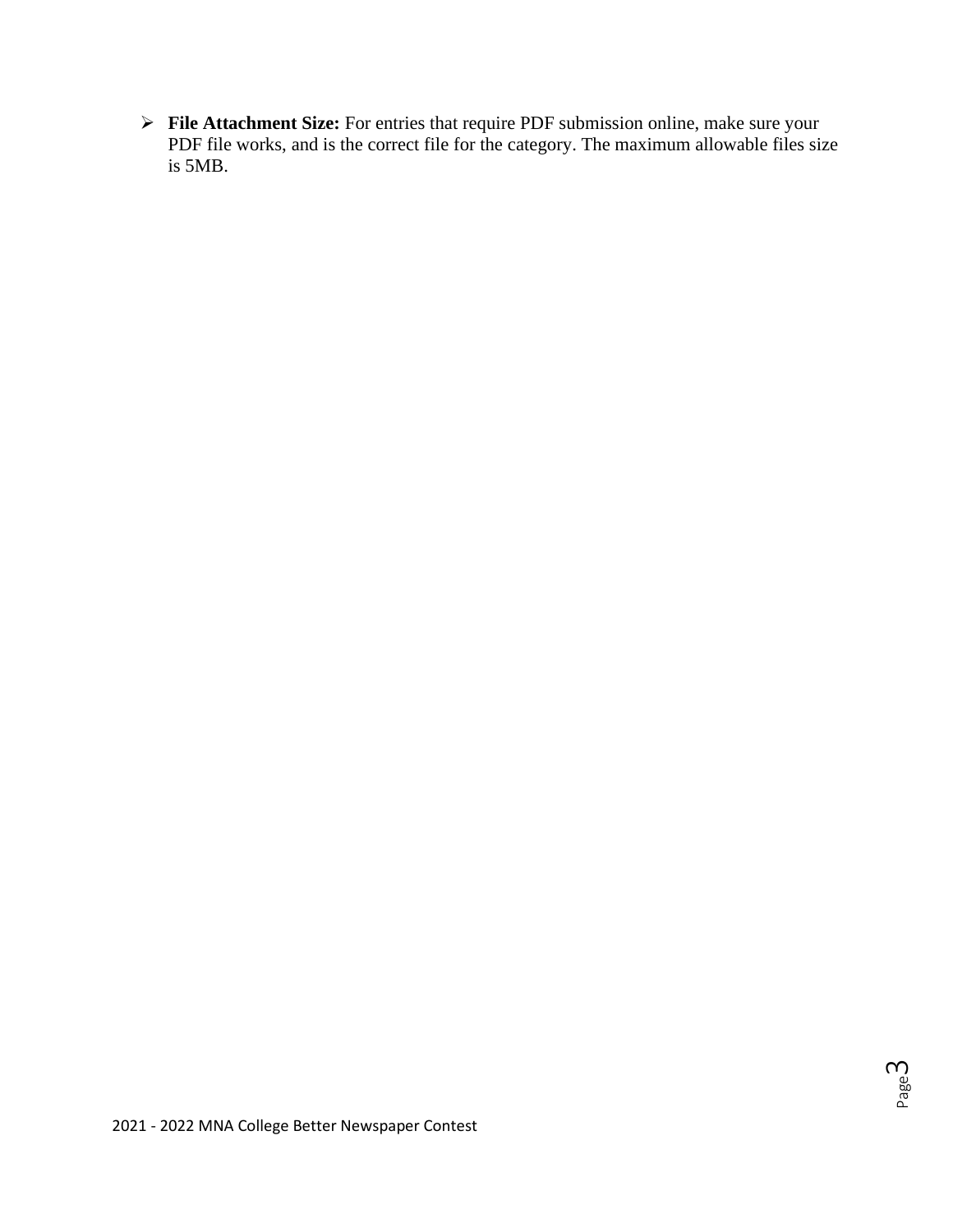## **Contest Categories**

### Division I: Awards to Newspapers

1. General Excellence

2. Website

*Rules for this division:* Entries from three different issues from within the contest period must be submitted for general excellence. Each publication may submit one entry for these categories.

#### Division II: Awards to Individuals

- 3. Best Advertisement print or online
- 4. Local Breaking News Coverage
- 4A. Hard News
- 5. Government/Public Affairs Reporting
- 6. Investigative Reporting
- 7. Human Interest Story
- 8. Business Story
- 9. Social Issues Story
- 10. Arts & Entertainment Story
- 11. Sports Story
- 11A. Sports Feature Story
- 12. Columnist
- 13. Editorial
- 14. Use of Information Graphics and Graphic Illustration
- 15. Best Use of Multimedia
- 16. Photography
	- a. News Photo
	- b. Feature Photo
	- c. Sports Photo
	- d. Photo Story

*Rules for this division:* Each individual may enter up to two entries in each category. Entries may be selected from any issue in the contest period.

#### Special Note

For the purpose of judging, MNA has one college contest group. This one group consists of 2 year and 4-year schools with daily or non-daily frequency. All contestants will compete in the same division until such time as the number of entries and schools justify splitting the combined group.



Page 4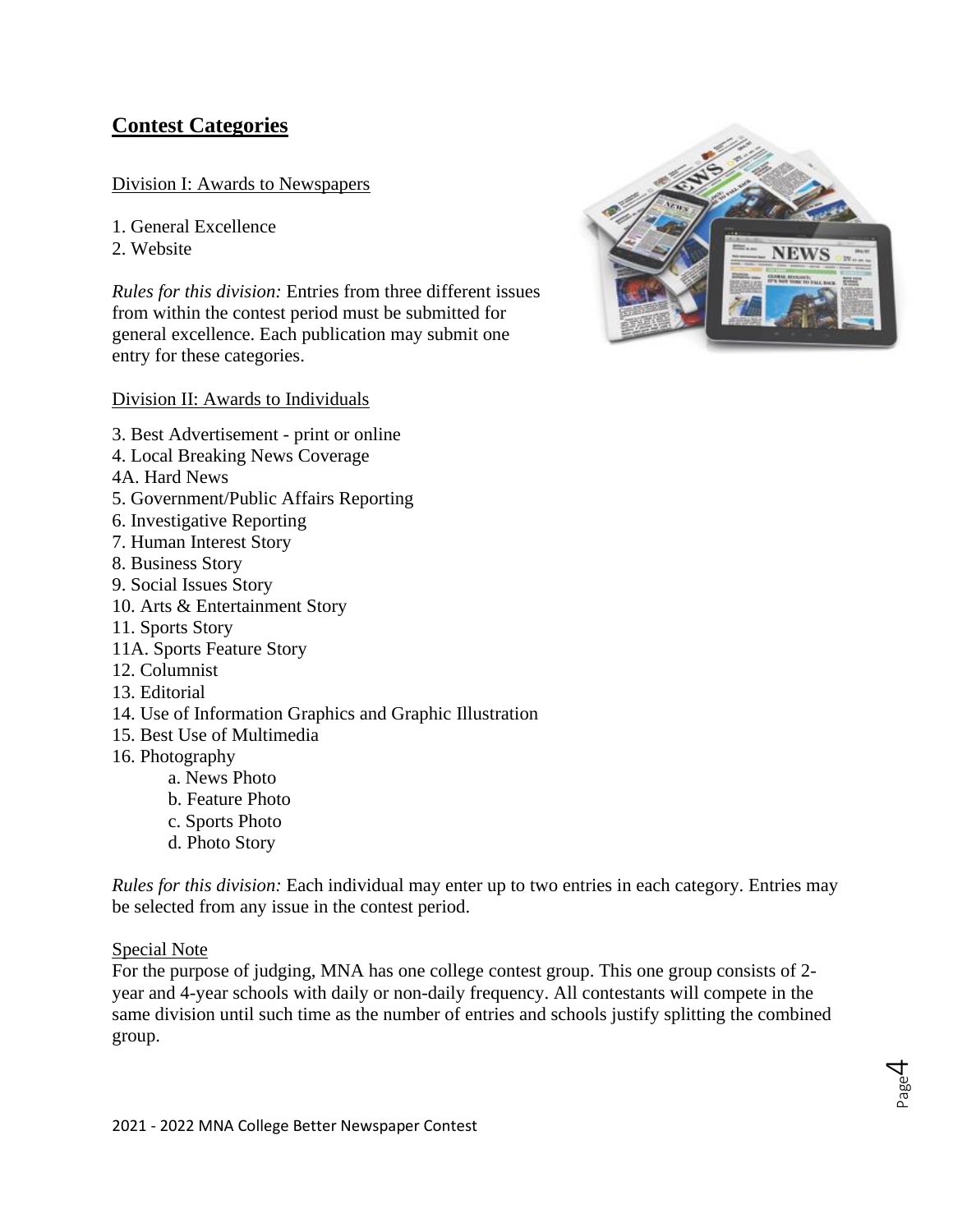## **Division I: Awards to Newspapers**

The following categories are open to publications (print or online) from all colleges in the state. Each publication may submit ONE entry in each of the following categories.

**1. General Excellence** (Competition for the total publication)

This award will recognize the balanced excellence of the college publication as a whole. Judging on five criteria:

- (a) depth, breadth and quality of news coverage,
- (b) quality of advertising, both classified and display,
- (c) quality of editorial page, with particular attention to relevance to community,
- (d) quantity and quality of pictorial material, and
- (e) overall appearance of the publication.

Each publication may submit one (1) entry. One entry consists of three (3) full newspaper issues published between May 15, 2021 and May 14, 2022.

*Submit newspapers to MNA by mail. Online publications – submit URL.*

**2. Website** (Competition for the total publication)

This award will recognize excellence in college publication websites. Your website will be randomly visited by our judges a minimum of three times. Judging will be based on the following criteria:

- Content: quality of news and editorial matter
- Navigation: ease of finding and retrieving information from the website
- Visual/Design: layout, use of graphics, photographs, animation, color and other visuals
- Advertising: innovative strategies and/or evidence of revenue generation
- Community: demonstration that the website fulfills a "community gatekeeper" role.

Submit URL online.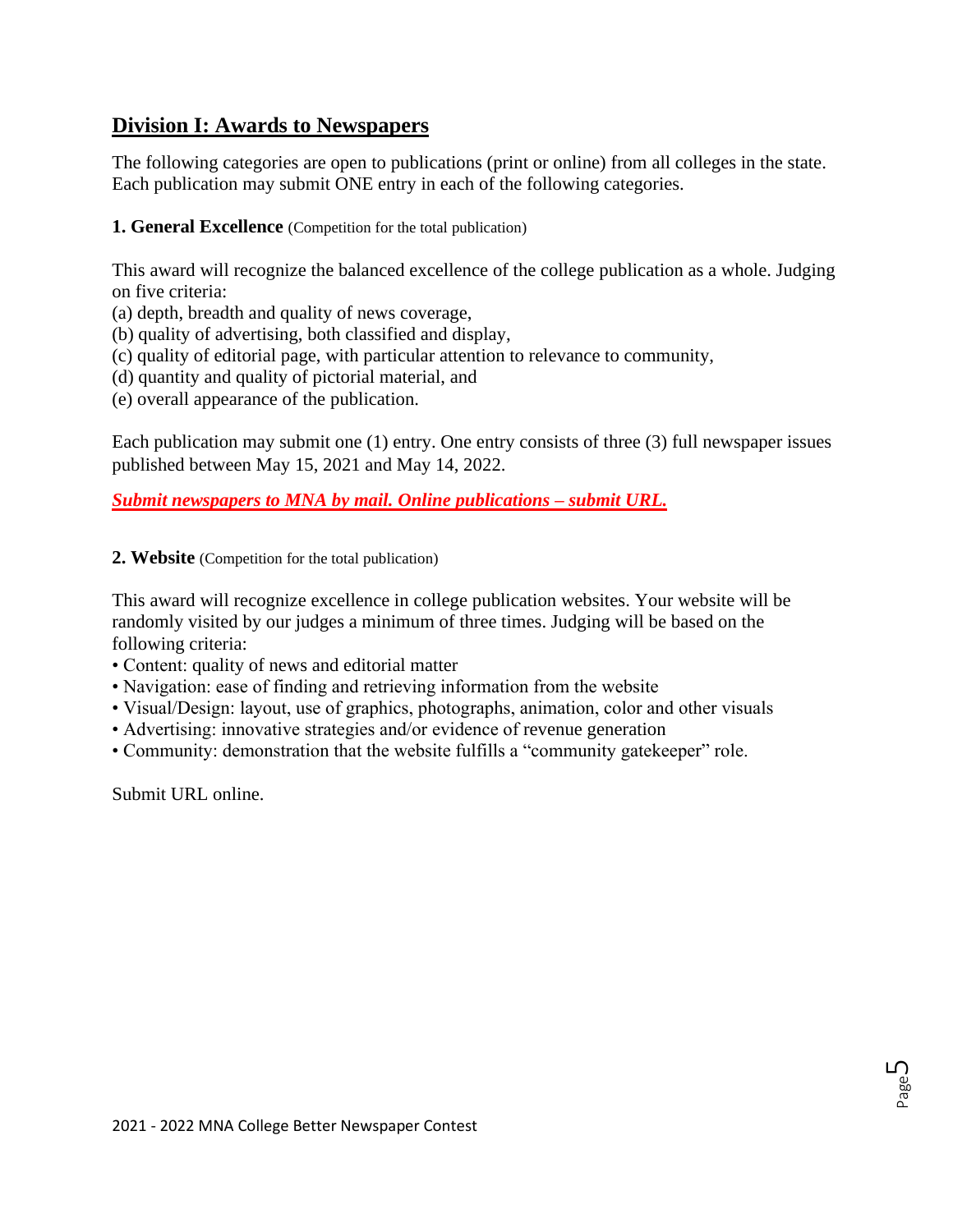## **Division II: Awards to Individuals**

The following categories are open to individuals from all college newspapers in the state. If more than one person on a newspaper staff wishes to enter the same category she or he may do so. The rules allow each individual to enter up to TWO entries per category in the following categories. No more than two entries per category by a single individual is permitted. For example, an individual may choose his or her two best columns to enter. These two must be treated as two separate entries; entrants will fill out an entry form for each entry and \$3 must be paid for each column entered.

Writing Criteria: Judges are asked to give equal weight to the writing and to the form in which it is written. That is, what the entry is about is as important as the how; expressed in another way, the selection of significant material to report about will be given equal weight to the way such material is handled.

## **3. Best Advertisement** (Competition among all individuals.)

This award will recognize overall excellence of the best staff-produced print OR online college newspaper ad, awarded to the individual who conceived and developed the idea. Judges will be asked to consider the originality and appearance of the ad, and give 50 percent weight to the ad idea, 25 percent to the copy and 25 percent to the layout and design.

Submit PDF tearsheets or URLs online from issues dated May 15, 2021 through May 14, 2022. Each individual may submit two (2) separate ad entries.

#### **4. Local Breaking News Coverage** (Competition among all individuals.)

This award will recognize excellence in breaking news coverage both in print, and online. Entrants may submit online coverage from a 24-hour period surrounding the news event, as well as the edition of the newspaper printed in closest proximity to the event (the next printed edition). Judges will consider: enterprise, thoroughness, objectivity and local importance; clarity will be paramount; style will be a secondary criteria.

You may submit online coverage of the news events from a 24-hour period, in addition to stories from the next available print edition of the newspaper. Each entry consists of one (1) or more full page PDF tearsheets and related URLs on a local news story submitted online. Each individual may submit two (2) separate entries.

#### 4A. Hard News (Competition among all individuals.)

This award will recognize excellence in hard news coverage. Judges will consider communitywide importance/impact, timeliness, quality of writing, thoroughness and effectiveness of delivery.

Submit PDF tearsheets and/or URLs online from any issues within the contest period Each individual may submit two (2) separate entries.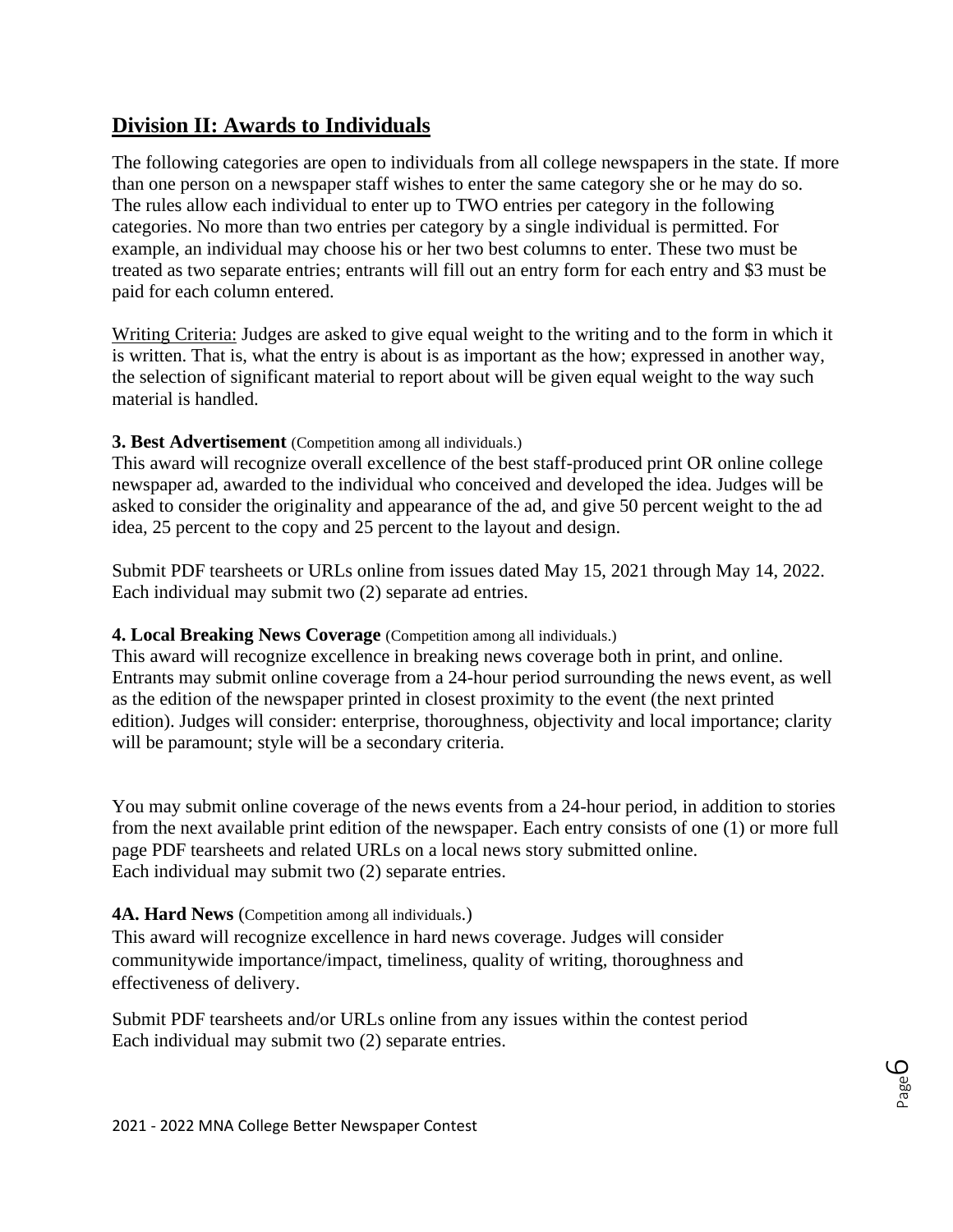## **5. Government/Public Affairs Reporting** (Competition among all individuals.)

This award will recognize exemplary reporting on local, state or federal government and how it affects a newspaper's community. Judges will consider the clarity and relevancy to readers. Stories might be on coverage of city hall, school boards, state legislation, etc. Editorials supporting the reporting examples may be part of the entry, but not the focus of the entry.

Individuals: Submit PDF tearsheets or URLs online from any issue within the contest period. One entry consists of government/public affairs coverage from any one issue (may include more than one story). Each individual may submit two separate (2) entries.

## **6. Investigative Reporting** (Competition among all individuals.)

This award will recognize excellence in investigative reporting. Judges are asked to give equal weight to the content of the writing and to the form in which it is written, that is, the selection of significant material to report about will be given equal weight to the way such material is handled.

Submit PDF tearsheets or URLs online of either a story or a series of stories on the same subject, written by the same reporter, at any time from May 15, 2021 through May 14, 2022. "Investigative reporting" will be defined as in-depth reporting that goes beyond the surface of the news, requiring more time, more work and more professional skill than normal reporting work. Each individual may submit two separate (2) entries.

## **7. Human Interest Story** (Competition among all individuals.)

This award will recognize excellence for a single human-interest story. A human-interest story is a feature story on a subject/subjects that discusses a specific small group or individual in relation to problems, concerns, interest or achievements of that group or individual. Columns should not be entered in this category. Judges will consider: readability, originality and impact.

Submit PDF tearsheets or URLs online from any issue within the contest period. Each individual may submit two (2) separate entries.

## **8. Business Story** (Competition among all individuals.)

This award will recognize excellence in business writing. Business columns should not be entered in this category. Judges will consider: readability, content, impact, local importance.

Submit PDF tearsheets and URLs online from any issues within the contest period. Each individual may submit two (2) separate entries.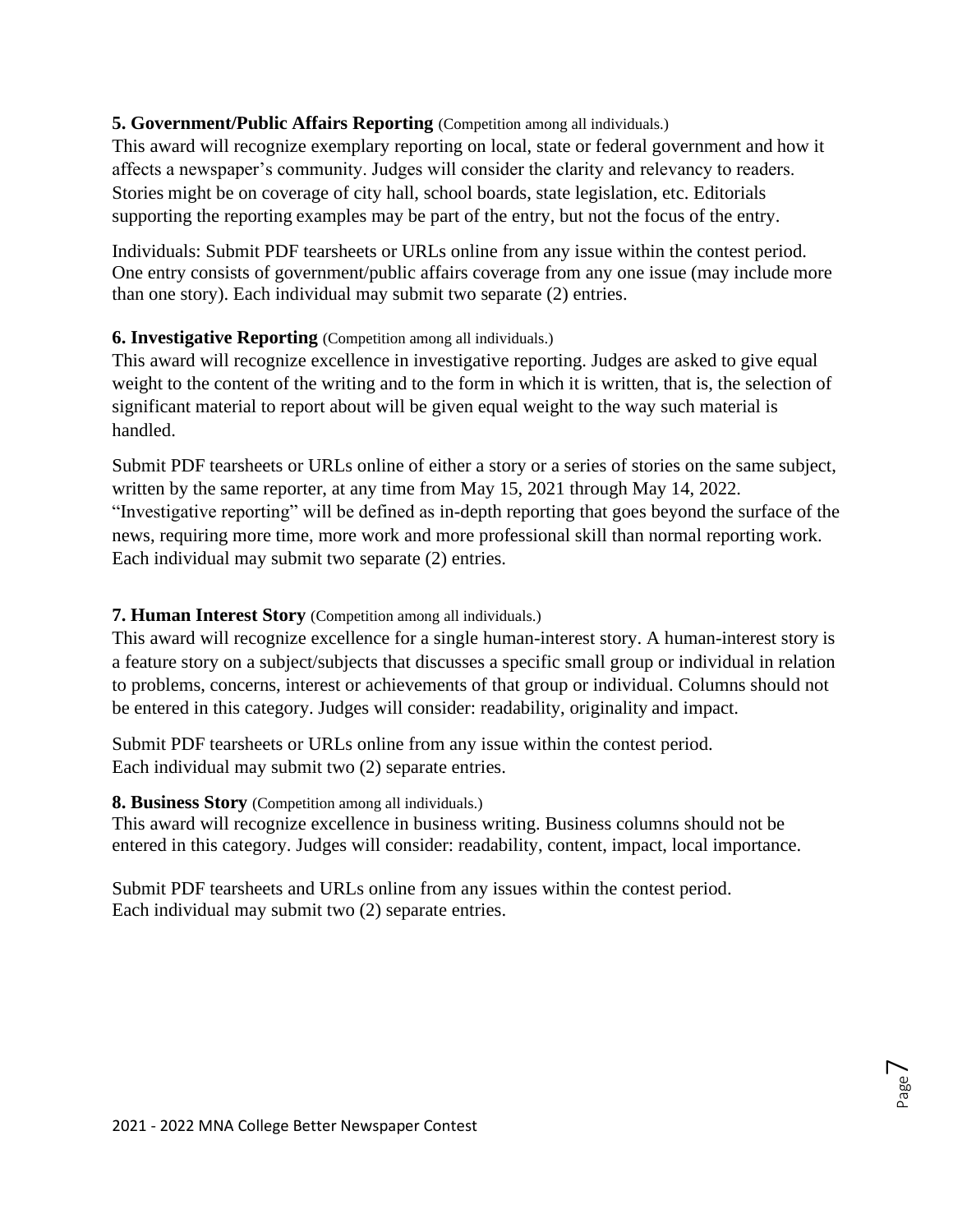#### **9. Social Issues Story** (Competition among all individuals.)

This award will recognize excellence for a social issues story or stories. This category fits those stories that affect a community or society as a whole, rather than an individual or small group. Common social issues include poverty, violence, justice, human rights, equality or discrimination and crime. Columns should not be entered in this category. Judges will consider: readability, originality and impact.

Submit PDF tearsheets online from any issues within the contest period. If the entry is part of a series of multiple stories, the entry will be limited to three (3) stories per single entry. One entry consists of full-page PDF tearsheets or URLs for (1) to three (3) stories online. Each individual may submit two (2) separate entries

## **10. Arts & Entertainment Story** (Competition among all individuals.)

This award will recognize excellence in coverage/critiques of arts and entertainment events. Judges are asked to give equal weight to the content of the writing and to the form in which it is written.

Submit PDF tearsheets or URLs online from any issues from the contest period. Each individual may submit two (2) separate entries.

#### **11. Sports Story** (Competition among all individuals.)

This award will recognize excellence in sports reporting. Judges are asked to give equal weight to the content of the writing and to the form in which it is written. Selection of significant material to report about will be given equal weight to the way such material is handled.

Submit PDF tearsheets or URLs online from any issues from the contest period. Each individual may submit two (2) separate entries.

#### **11A**. **Sports Feature Story** (Competition among all individuals.)

This award will recognize excellence in sports feature writing. Judges will consider basis of subject, quality of writing & originality.

Submit PDF tearsheets or URLs online from any issues from the contest period. Each individual may submit two (2) separate entries.

#### **12. Columnist** (Competition among all individuals.)

This award will recognize excellence in column writing. Judges will evaluate the purpose of the column (i.e., whether it interprets, entertains, advocates, etc.). With that in mind, they will determine how well the column fulfilled its goal. Literary style, ability or cleverness of the writer, depth of the material or research, local interest and relevance to the college community will be considered.

Submit columns published during the contest period May 15, 2021 through May 14, 2022. Each individual may submit two (2) separate entries.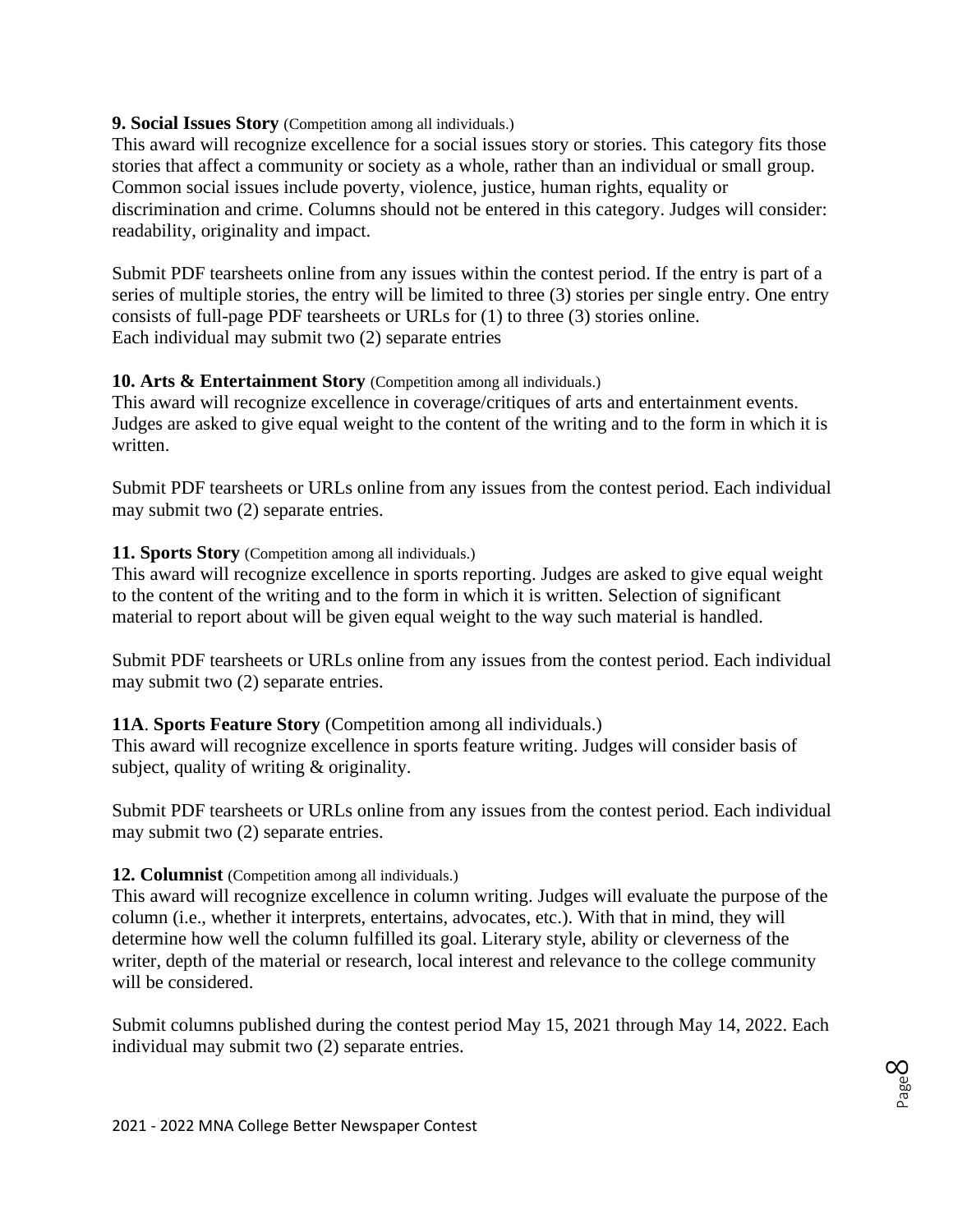### **13. Editorial** (Competition among all individuals.)

This award will recognize the single best editorial published in a Minnesota college publication from May 15, 2021, through May 14, 2022. Quality of writing, significance to the school, importance of the issue, success of the argument on the reader, general impact—all will be considered.

Submit editorials published during the contest period. Each individual may submit two (2) separate entries.

**14. Use of Information Graphics and Graphic Illustrations** (Competition among all individuals.) This award will recognize excellence in staff-produced information graphics and graphic illustrations. Judges will consider: artistic design; usefulness to the reader, clarity of content; and enhancement to the story.

Submit PDF tearsheets or URLs online from any issues within the contest period. Each contest entry consists of full-page PDF tearsheets or URLs of three (3) to five (5) examples along with the related story submitted online. Please provide descriptive language of the graphic in the entry form.

Each individual may submit two (2) separate entries.

### **15. Best Use of Multimedia** (Competition among all individuals.)

The award will recognize excellence in using new media to impact storytelling. Judges will consider: best presentation that supports storytelling and enhances the impact of the story with the use of multimedia; and must include, but is not limited to, audio, video, podcasts, photo galleries or animation as appropriate for the story. The entry can be a story that appeared on the Web only - but must include the use of multimedia. If the story also appeared in print, the story on the website must go beyond what appeared in the print edition to enhance the story.

Submit URLs online from any date from the contest period. Each individual may submit two (2) separate entries.

#### **16. Photography** (Competition among all individuals.)

This award will recognize excellence in photojournalism by individual newspaper photographers. There are four categories:

- a. News Photo: Any single photo depicting spot news/breaking news or illustrating hard news. Judges will consider content, reader appeal, technical quality, composition and editing.
- b. Feature Photo: Any single photo distinguished for its creativity and economy of expression, strong human interest, fresh view of the commonplace or depicting or illustrating feature news. Judges will consider content, reader appeal, technical quality, composition and editing.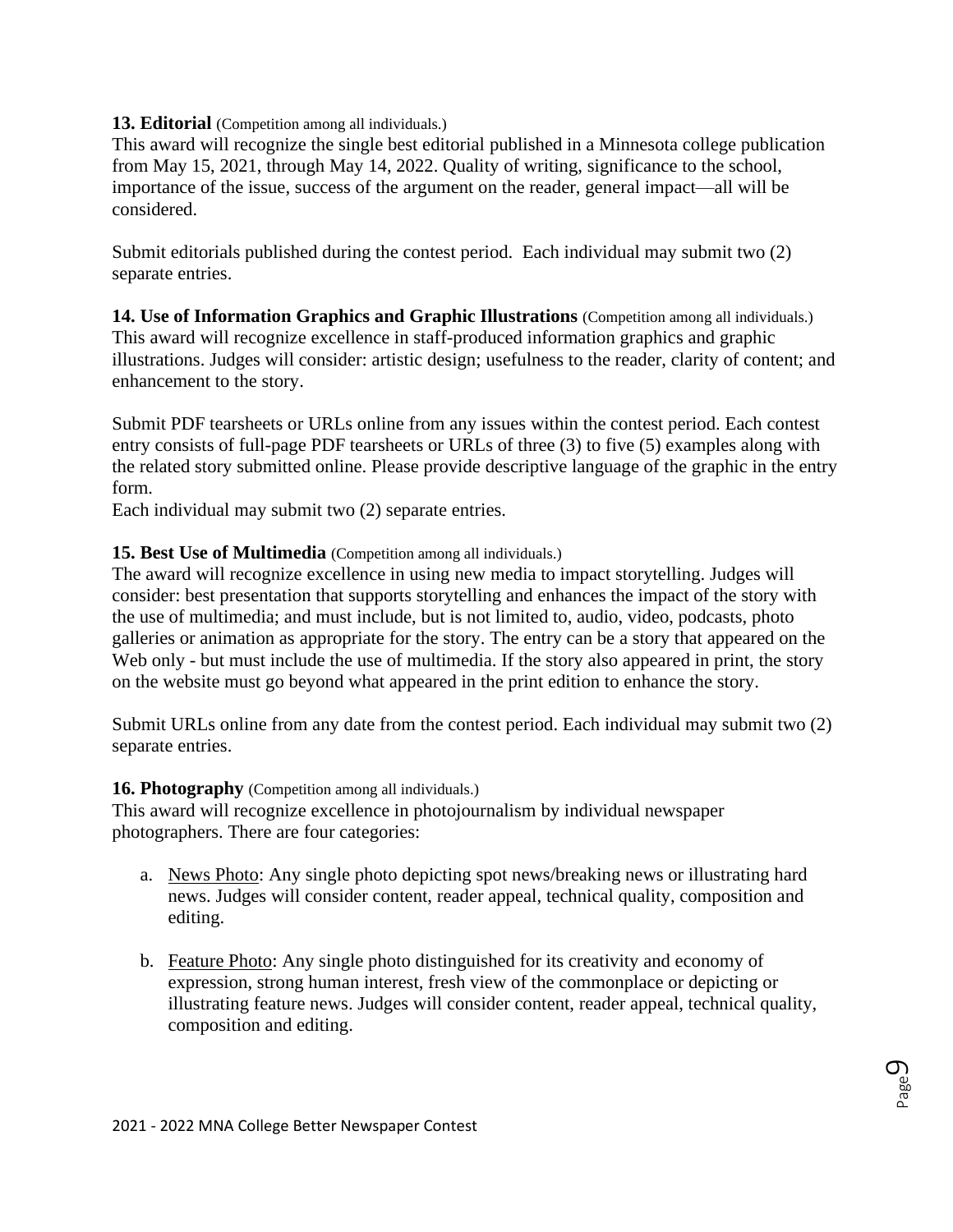- c. Sports Photo: Any single photo portraying participation or competition in a game or sports event, or a sports-related feature photo. Judges will consider content, reader appeal, technical quality, composition and editing.
- d. Photo Story: A photo story is defined as three or more photos that tell a story. Photo stories will be judged on the story told by the photos, not the accompanying copy.

Judges will give 75 percent weight to the content of the photo, 25 percent to technique.

Submit full page PDF tearsheets or URLs online from the issue in which the photo was published, if more than one photo appears on the page, add descriptive language in the comment section of the entry form.

Submit any photo(s) published May 15, 2021 through May 14, 2022. Each individual may submit two (2) entries.

#### **Have You…**

- 1. Complied with the rules for each category entered?
- 2. Completed an entry form online for each entry?
- 3. Attached a printed entry label to each mailed entry?
- 4. Included a list of all entries along with the \$3 entry fee for each entry?
- 5. Postmarked or submitted your entries by May 31?

## **Mail payment and general excellence entries to:**

MNA College Better Newspaper Contest 10 South Fifth Street, Suite 1105 Minneapolis, MN 55402-1502

E: member@mna.org | P: 612-332-8844

*If you have any questions about the BNC, please read the full rules and instruction packet first. We have tried to make the directions clear and user-friendly. We've provided some answers to frequently asked questions below, but if you still have questions, the MNA staff is prepared to assist you. To reach us, please call the MNA office, 612-278-0226 or 800-279-2979 or email [laura@mna.org.](mailto:laura@mna.org)*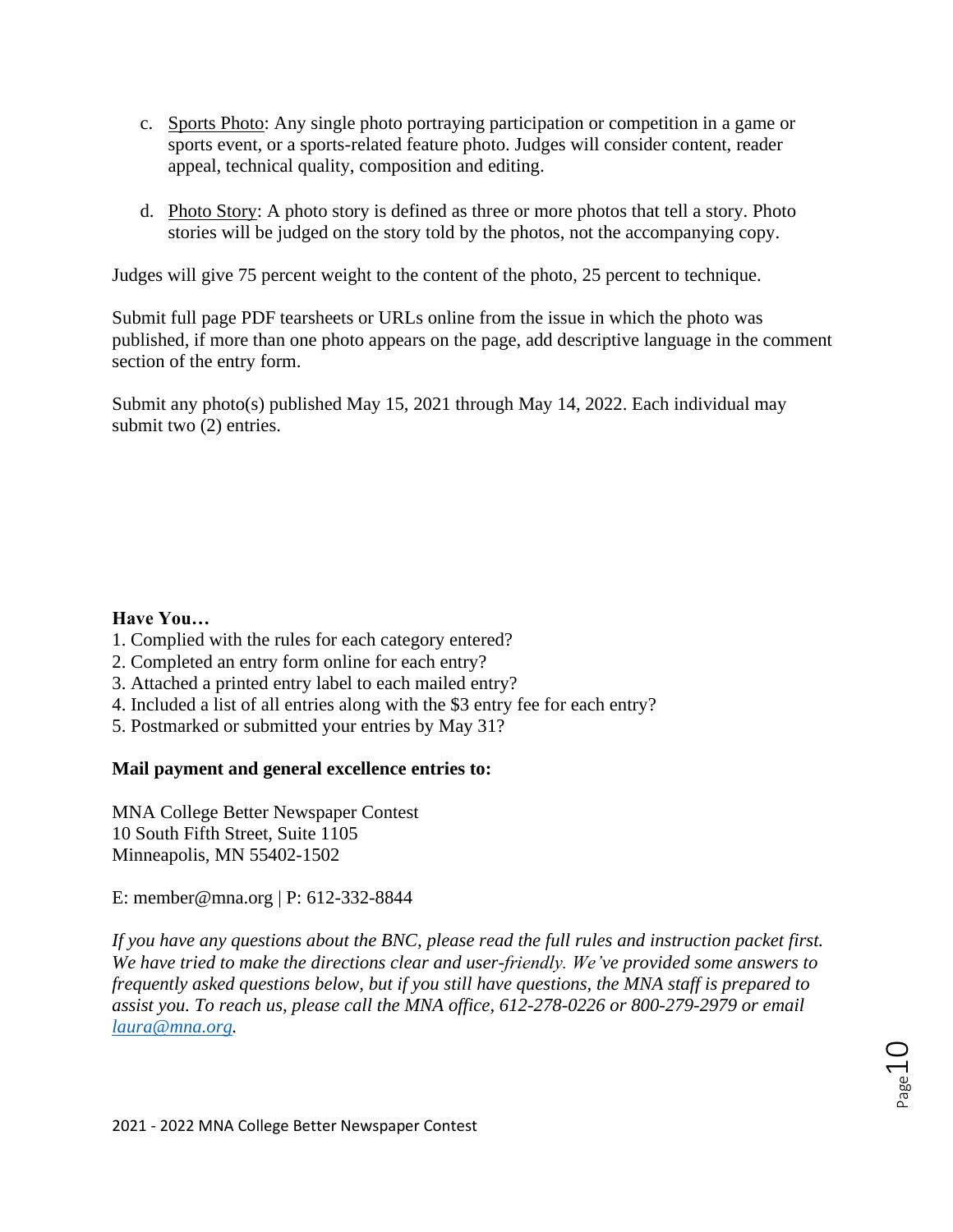## **Frequently Asked Questions**

#### **What work can I enter in the BNC?**

Anything published between May 15, 2021 through May 14, 2022.

### **What browser should I use?**

For best contest experience, BetterNewspaperContest.com/ MNA recommends that contest entrants use the Google Chrome browser. Visit the contest website for more information.

### **How do I know what my password is?**

If you have used BetterNewspaperContest.com previously, your password will remain unchanged.

If you have not previously used the website, the first time you log in into the system, the default password is "bnc" (password is case sensitive). You will be prompted immediately to update your password and contact information. If you have lost or forgotten your password, or need help logging in, please email or call Laura Niemi who can help re-set your password (laura@mna.org or 612-278-0226).

### **What if my info is wrong or my publication is not listed!?**

We have worked very hard to make sure all MNA newspapers are included on the publication list, and that the divisions of each paper are as accurate as possible. However, if you note that your newspaper is missing OR the division/circulation is listed incorrectly, please do not panic, simply call MNA at 800-279-2979 or 612-332-8844 or email [member@mna.org](mailto:member@mna.org) and it will be fixed A.S.A.P!

## **Do I have to fill out an entry form online for entries that I mail to MNA?**

Yes. You must fill out an entry form online for every single entry. Print and affix entry label securely to the entry materials that require mail-in submission. When more than one section or issue is required, be sure to bind all materials together securely with a binder clip, rubber bands, or enclose in a manila folder or envelope.

#### **Which categories can by submitted by mail?**

1: General Excellence

MNA's mailing address is 10 South Fifth Street, Suite 1105, Minneapolis, MN 55402. Mailed entries must be postmarked on or before May 31.

*All other categories must be submitted online. If you do not have the capability to provide digital files for entry categories, contact MNA immediately, and we will work with you to create files that can be uploaded to the online contest system.*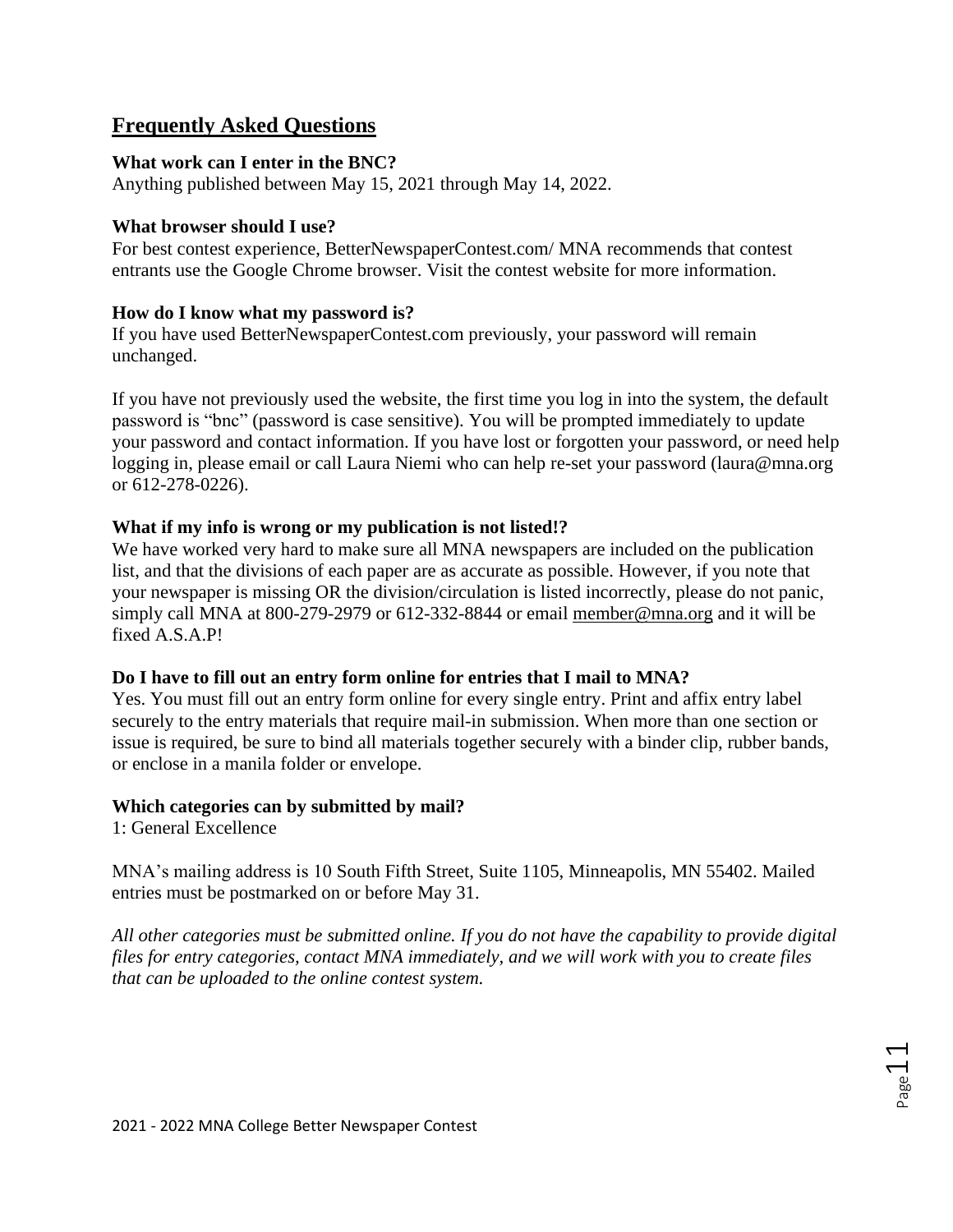### **There is no specific title for my entry (or there are multiple titles). What should I put here?**

On the entry form, when asked to provide "Headline or Title of Entry (exactly as it appears on the page)" - if there is no specific title, use the category title as a guide (e.g. "Paynesville Press – General Excellence" or "Sally Jones - Design Portfolio").

### **How do I make changes to an entry that I've already submitted?**

On the "Manage Entries" page of the contest system, identify the entry you'd like to update or change. In the "Actions" column, click "Label" to print a label to affix to mail-in entries. Click "Edit" to update or change an entry. You can delete uploaded files and upload new or additional files, here, as well.

Click "Disable" if you'd like to remove the entry from view of the contest administrator and judges. Click "Delete" if you'd like to remove the entry. This action is permanent.

#### **Can I submit a series of stories as one entry in the contest?**

Unless otherwise noted, one entry consists of one story. Some categories allow you to submit more than one story as a single entry.

### **What file formats are accepted for uploading?**

File formats accepted by the system include .pdf, .jpg, .gif, and .png (and .doc in applicable categories). If for some reason you don't have a PDF of the tearsheet you wish to submit, it would be easy to snap a photo and submit the resulting photo file.

#### **What is the maximum file size?**

5MB is the maximum file size allowed by the contest system.

#### **How can I make my PDF files smaller?**

Most newspaper PDFs include high-resolution (200-300dpi) grayscale or CMYK images for printing. However, PDF contest entries will be viewed and judged on a computer monitor, which displays at low resolution (72-96dpi) in RGB color.

#### **Changes in the resolution and color mode of images are the most effective ways to reduce file size without sacrificing quality.**

**1. Resolution.** In PDFs, text is always clear regardless of resolution. Resolution relates only to photos and rasterized graphics. Reducing resolution by half reduces image file size by 75%. The recommended maximum resolution of 96dpi can be enforced by Distiller settings.

**2. Color mode.** Converting from CMYK to RGB color will reduce image file size by another 25%. This color conversion can again be enforced by Distiller settings. If you reduce image resolution and/or convert color mode in your entry PDFs with a PDF editor (e.g., Enfocus Pitstop or Quite A Box Of Tricks) or use the native profiling/ editing tools in Acrobat 6 or later, YOU WILL NOT GAIN THE EXPECTED REDUCTION IN FILE SIZE unless you **redistill** the PDF afterward.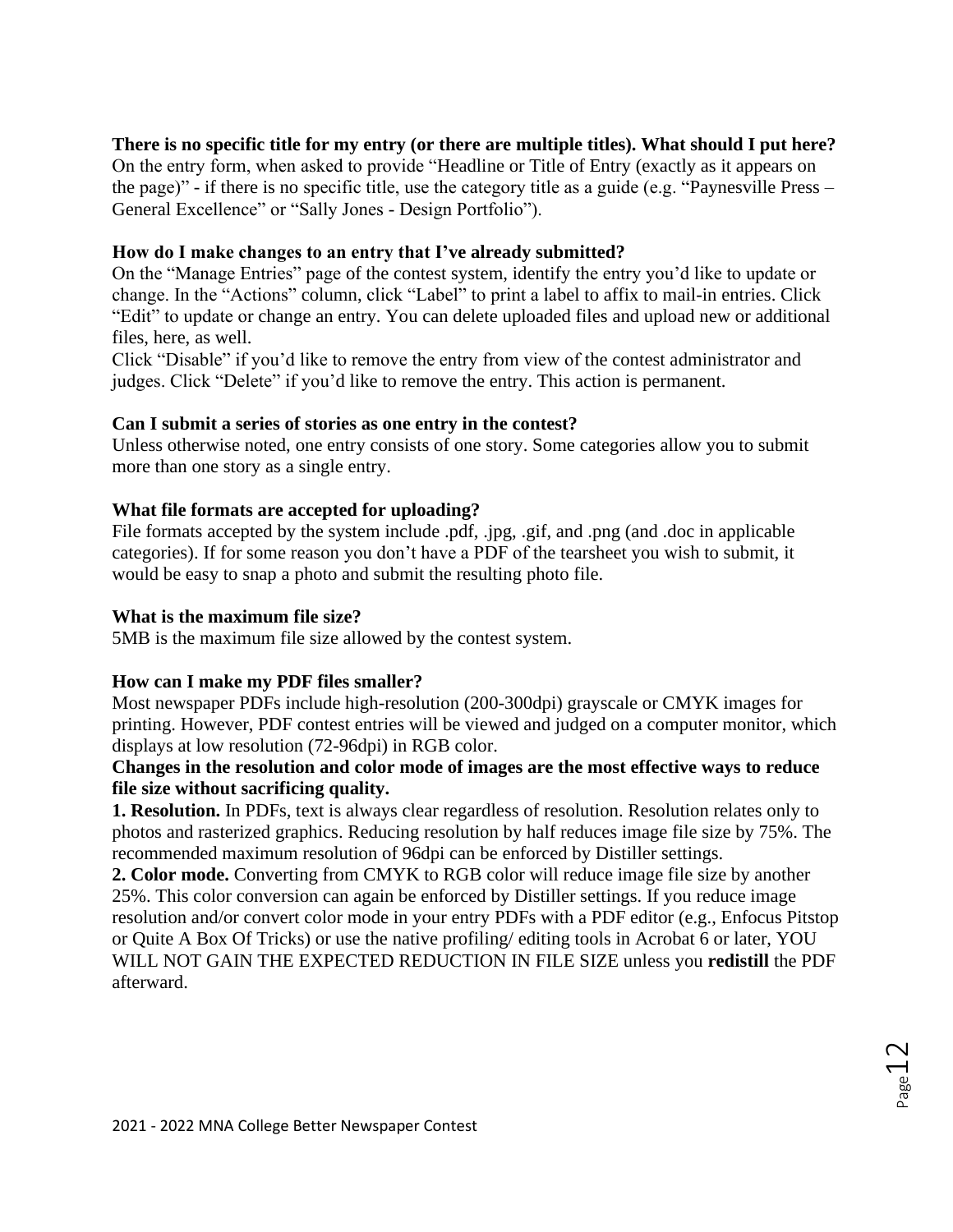### **What is the most efficient way to collect entry files?**

Collect copies of all PDF files that contain entry-related pages into one place. These may be fullissue, full-section, or individual-page PDFs that you sent to your printer or that you saved from your page layout program for other reasons. The sizes, resolutions, color modes, and other characteristics of those PDF files can be ignored at this point. Extract entry-related pages from any multi-page PDFs, or delete non-entry pages. Give each resulting file a clearly descriptive name. Combine into a single PDF file the pages that comprise each entry. Instructions for extracting and combining PDFs are provided below. Distill. Once you've created all your entry PDFs, redistill each one as explained above to reduce it to the smallest practical size. It is not productive to try to reduce the sizes of individual files before combining them into complete entries. Like all changes, combining pages can increase overall PDF file size.

## **How do I extract pages from a full-issue or full-section PDF?**

In Acrobat, open the PDF file, then choose "Extract Pages..." from the Document menu and follow the instructions. This will allow you to save individual or sequential pages in separate files anywhere on your system.

#### **How do I combine PDF pages or files into a single entry?**

Open the PDF file that is to appear first in the entry, choose "Save As..." from the File menu, and save that file with the name you'd like to give the final PDF entry. Choose "Insert Pages..." from the Document menu, choose the file that is to appear next in the entry, then specify where that file should be inserted. When all insertions have been made, save and close the PDF file. You'll need to redistill the final PDFs.

#### **How will MNA prevent fraud?**

We prefer to trust our member publishers not to submit embellished or edited entries. It is true that ads and articles can be re-edited, photos can be retouched or replaced, and page layouts can be changed. However, major deception probably would be noticed, if only because winning PDFs will be available to the public and MNA members on the MNA website. If fraud is suspected with any entries, a full investigation will follow.

#### **How do I submit payment for my entries?**

First, calculate the amount owed. To do this, go to the "Manage Entries" page of the online system, click "Calculate Entry Fee" in the upper right-hand corner of the page. If you are paying by check, please print this list and mail it along with a check for the full amount owed, to MNA. Checks should be made payable to "MNA." MNA's mailing address is 10 South Fifth Street, Suite 1105, Minneapolis, MN 55402. Mailed payment and entries must be postmarked on or before May 31. You may also pay by credit card. On the "Calculate Entry Fee" page, click the link at the bottom that reads, "If you wish to pay online with a credit card, click here." This link will take you through MNA's online credit card payment process. If you have any questions about BNC payment, please contact MNA Accounting Manager Debbie Evans by email (debbie@mna.org) or call 612-278-0231.